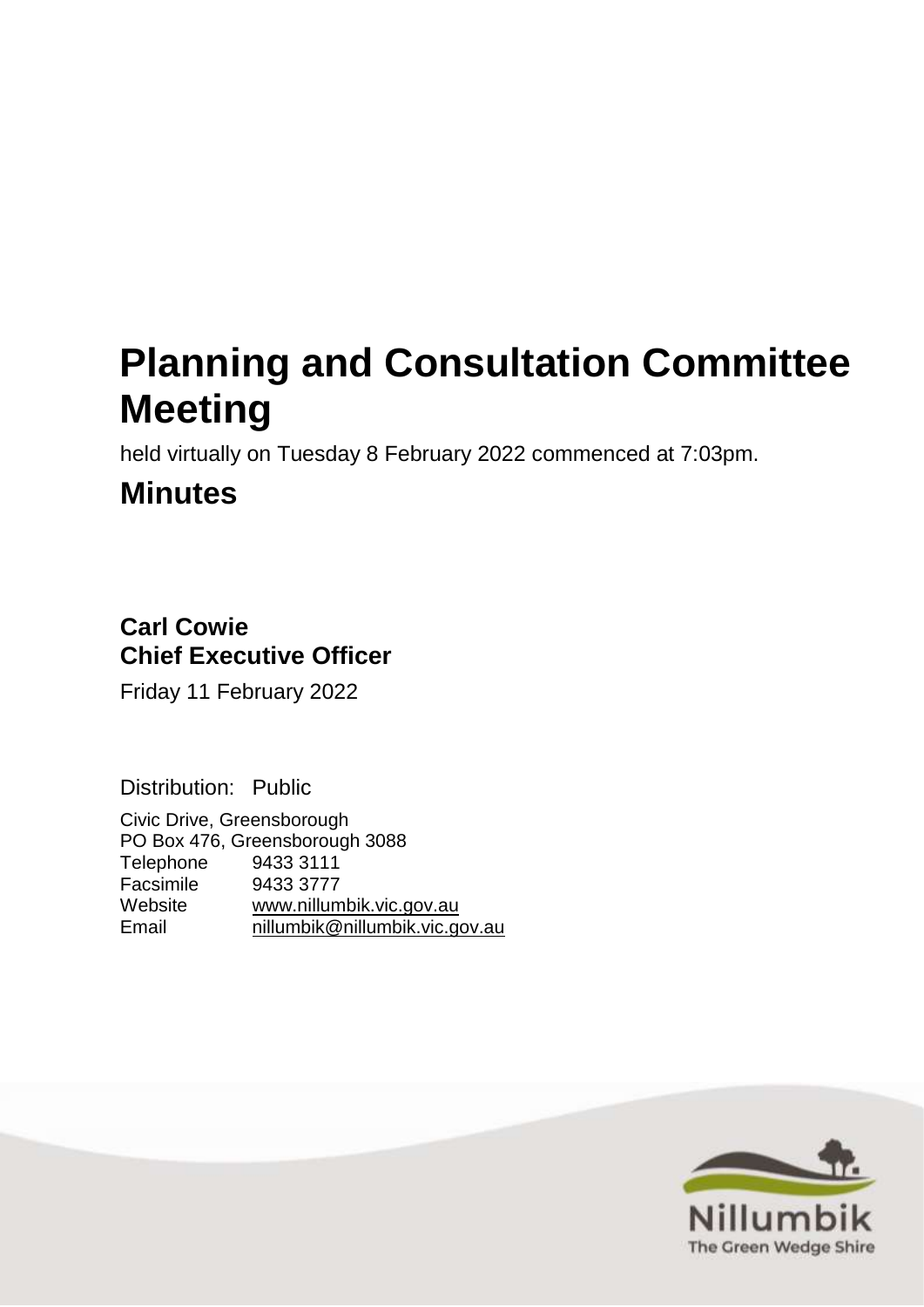### **Nillumbik Shire Council**

|                                      | <b>Contents</b>                     |                                                                                                                                                                        |                |  |
|--------------------------------------|-------------------------------------|------------------------------------------------------------------------------------------------------------------------------------------------------------------------|----------------|--|
| 1.                                   | <b>Welcome by the Chair</b>         |                                                                                                                                                                        | 1              |  |
| 2.                                   |                                     | <b>Acknowledgement of Country</b>                                                                                                                                      | 1              |  |
| 3                                    | <b>Apologies</b>                    |                                                                                                                                                                        | 1              |  |
| 4                                    | Disclosure of conflicts of interest |                                                                                                                                                                        | $\mathbf{2}$   |  |
| <b>Confirmation of Minutes</b><br>5. |                                     |                                                                                                                                                                        | $\overline{2}$ |  |
|                                      | <b>Confirmation of Minutes</b>      |                                                                                                                                                                        |                |  |
| 6.                                   | Officers' reports                   |                                                                                                                                                                        | 3              |  |
|                                      | <b>Planning Matters</b>             |                                                                                                                                                                        |                |  |
|                                      | PCC.001/22                          | Draft Climate Action Plan 2022 - 2032 - community feedback                                                                                                             | 3              |  |
|                                      | PCC.002/22                          | Proposed Amendments C143 and C144 to the Nillumbik<br>Planning Scheme - Implementation of the Eltham and Diamond<br>Creek Major Activity Centre Structure Plans (2020) | $\overline{7}$ |  |
|                                      | PCC.003/22                          | Municipal Planning Strategy - Phase 2 Consultation                                                                                                                     | 9              |  |
|                                      | PCC.004/22                          | <b>Planning Scheme Amendment C140nill - Exhibition Submissions</b>                                                                                                     | 11             |  |
|                                      | PCC.005/22                          | Buildings and works to construct an outbuilding, gates, removal<br>of vegetation and associated earthworks at 56 Catani Boulevard,<br>Bend of Islands                  | 13             |  |
| 7.                                   |                                     | <b>Supplementary and urgent business</b>                                                                                                                               | 20             |  |
| 8.                                   |                                     |                                                                                                                                                                        | 20             |  |
| 9.                                   | <b>Confidential reports</b>         |                                                                                                                                                                        |                |  |
|                                      |                                     | <b>Close of Meeting</b><br>20                                                                                                                                          |                |  |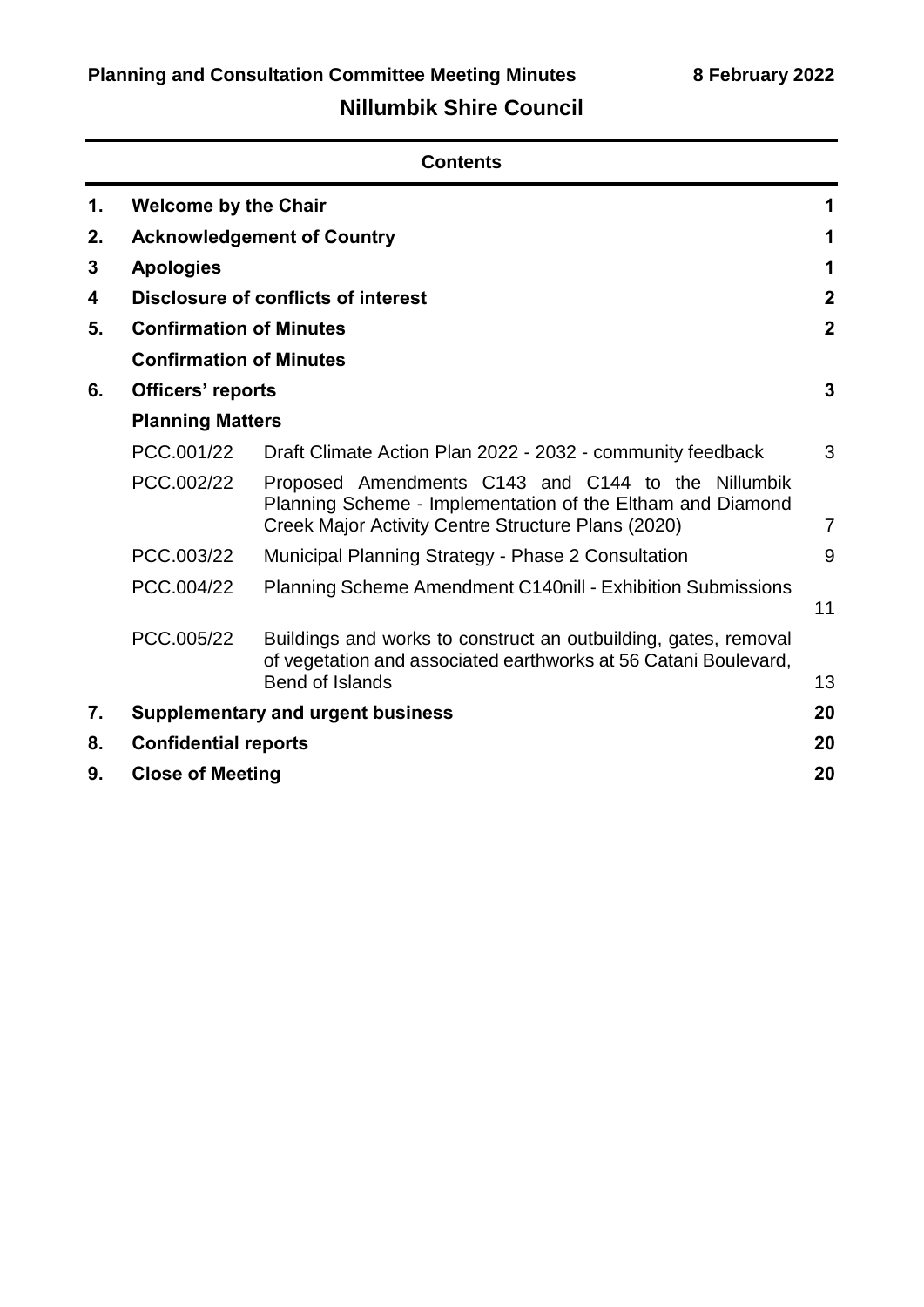### **Nillumbik Shire Council**

**Minutes of the Planning and Consultation Committee Meeting held Tuesday 8 February 2022. The meeting commenced at 7:03pm.**

#### **Councillors present:**

| Cr Richard Stockman     | <b>Blue Lake Ward</b>                            |
|-------------------------|--------------------------------------------------|
| Cr Karen Egan           | <b>Bunjil Ward</b>                               |
| Cr Natalie Duffy        | <b>Edendale Ward</b>                             |
| <b>Cr Peter Perkins</b> | Ellis Ward (Chairperson Planning Matters)        |
| Cr Ben Ramcharan        | <b>Sugarloaf Ward (Deputy Mayor)</b>             |
| Cr Frances Eyre         | <b>Swipers Gully Ward (Mayor)</b>                |
| <b>Cr Geoff Paine</b>   | Wingrove Ward (Chairperson Consultation Matters) |

#### **Officers in attendance:**

| <b>Carl Cowie</b>      | <b>Chief Executive Officer</b>                              |
|------------------------|-------------------------------------------------------------|
| Vince Lombardi         | <b>Chief Financial Officer</b>                              |
| <b>Hjalmar Philipp</b> | Director Operations and Infrastructure                      |
| Blaga Naumoski         | Executive Manager Governance, Communications and Engagement |
| Rosa Zouzoulas         | <b>Executive Manager Planning and Community Safety</b>      |
| <b>Eddie Cheng</b>     | Manager, Information Technology                             |
| Emma Christensen       | <b>Acting Governance Lead</b>                               |

#### <span id="page-2-0"></span>**1. Welcome by the Chair**

#### **Acknowledgement of 13th anniversary of Black Saturday bushfires**

Yesterday, 7 February, marked the 13th anniversary of the awful events that became known as the Black Saturday bushfires that claimed 173 lives and thousands of homes in Victoria.

Tonight, on behalf of Council, I would like to acknowledge the significance of this day and also the fact that for so many in our community, the hurt and grief is ongoing. It is important therefore that this date be recognised with appropriate sensitivity and dignity.

We would like to take a moment tonight to remember all those affected as well as the bravery of our firefighters and all emergency services personnel.

#### <span id="page-2-1"></span>**2. Acknowledgement of Country**

Acknowledgement of Country was read by the Chairperson Consultation Matters, Cr Geoff Paine.

#### <span id="page-2-2"></span>**3 Apologies**

Nil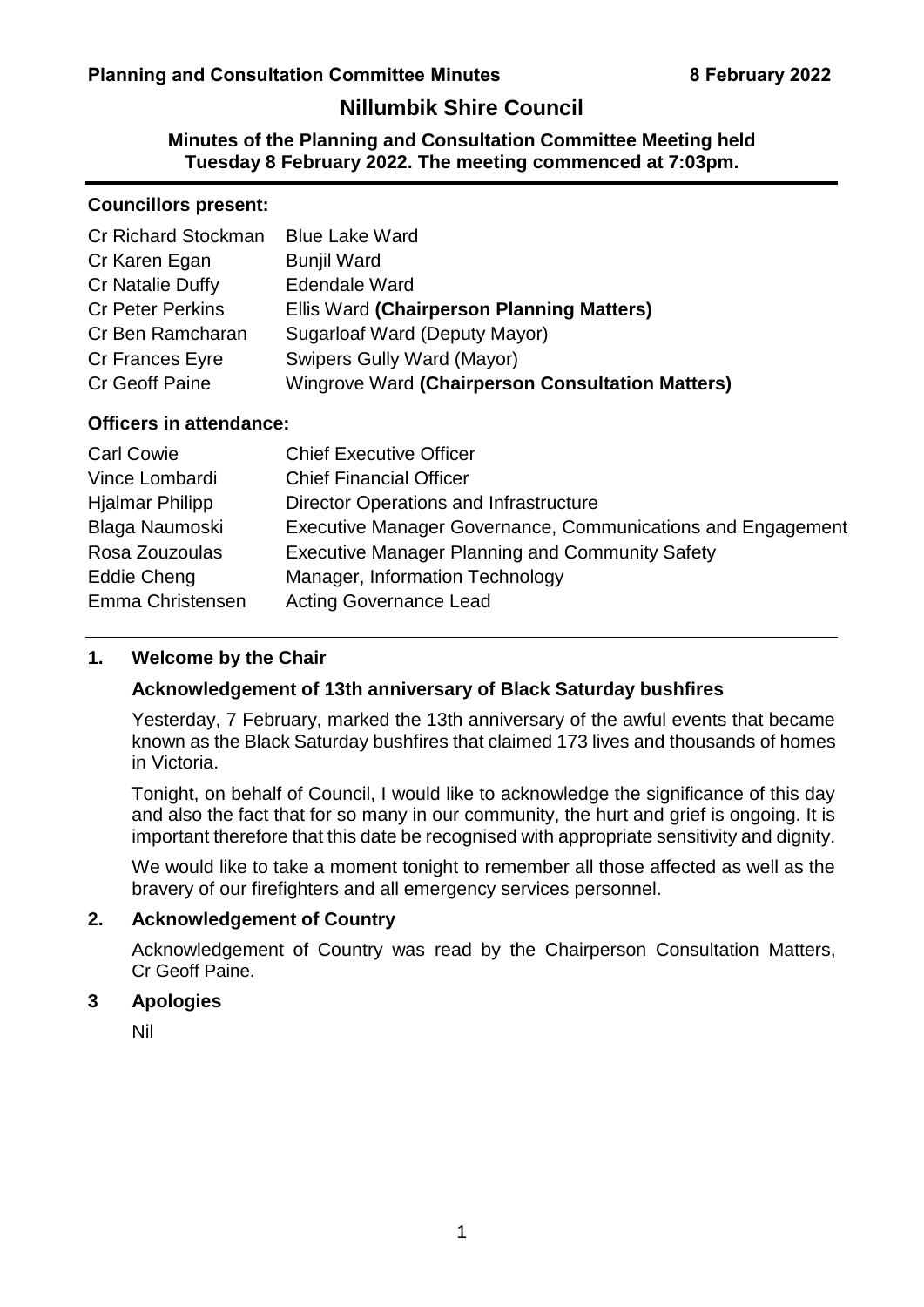#### <span id="page-3-2"></span><span id="page-3-0"></span>**4 Disclosure of conflicts of interest**

Cr Natalie Duffy made the following statement:

Councillors and community, I wish to state that whilst I previously expressed a view on this matter and as a community member made a submission on both (Eltham and Diamond Creek Major Activity Centre) structure plans.

As an elected Councillor I recognise and accept that I have a statutory responsibility to represent and act in the best interests of the Nillumbik community when participating in decision making for the Council. Accordingly I will keep an open mind by considering all the information both in favour and against in the matter, before objectively casting my vote. So I look forward to listening to submitters at this PCC meeting.

#### <span id="page-3-1"></span>**5. Confirmation of Minutes**

Confirmation of the minutes of the Planning and Consultation Committee Meeting held on Tuesday 16 November 2021.

#### **Committee Resolution**

**MOVED: Cr Frances Eyre SECONDED: Cr Peter Perkins** 

**That** the Committee (acting under delegation from Council) confirms the minutes of the Planning and Consultation Committee Meeting held on Tuesday 16 November 2021 (**Attachment 1)**.

**CARRIED**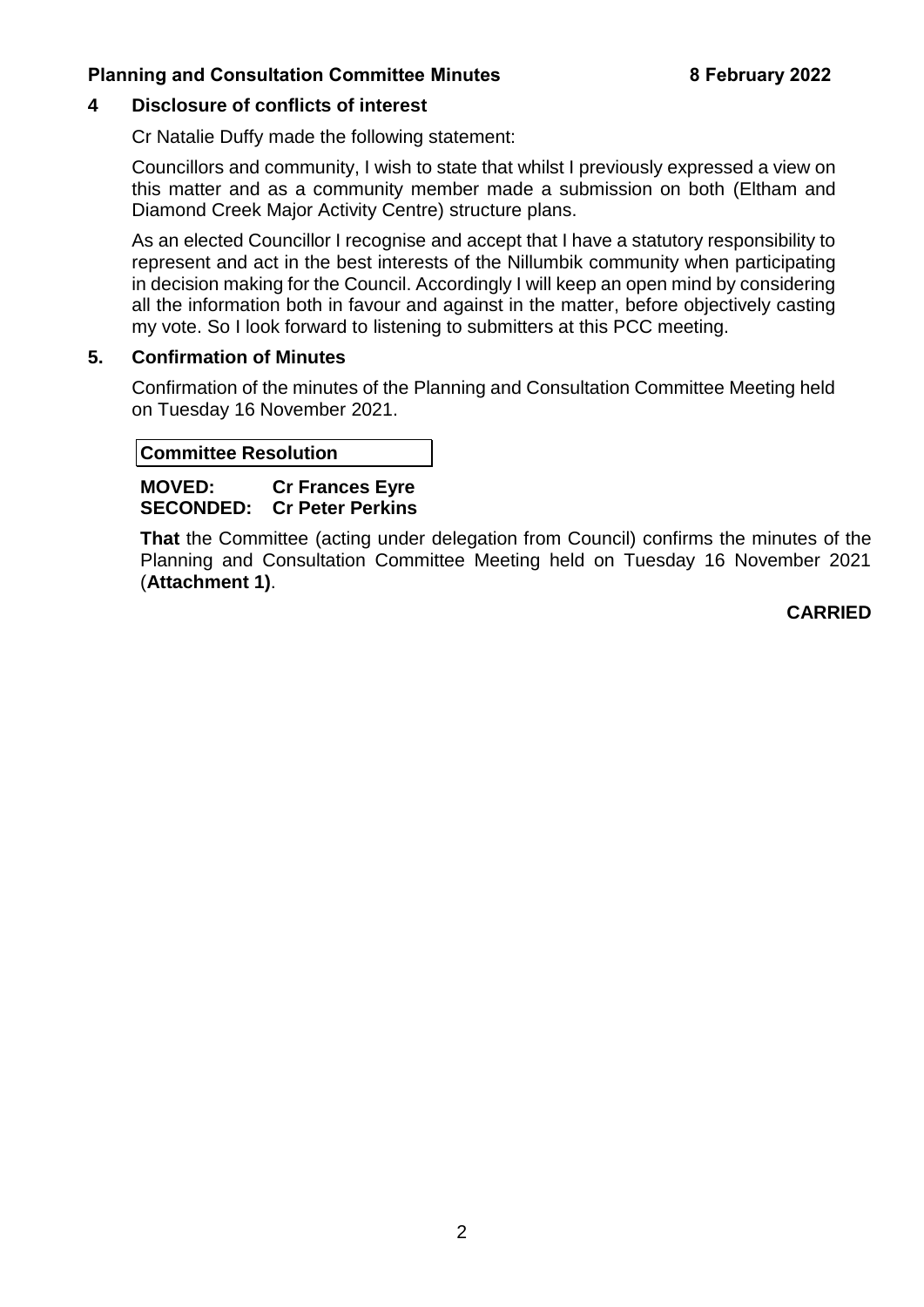#### <span id="page-4-1"></span><span id="page-4-0"></span>**6. Officers' reports**

<span id="page-4-2"></span>**PCC.001/22 Draft Climate Action Plan 2022 - 2032 - community feedback**

| Item:           | <b>Planning Matter</b>                                         |
|-----------------|----------------------------------------------------------------|
| Distribution:   | <b>Public</b>                                                  |
| <b>Manager:</b> | <b>Hjalmar Philipp, Director Operations and Infrastructure</b> |
| <b>Author:</b>  | Kirsten Reedy, Coordinator Environment                         |
|                 | Lisa Pittle, Manager Environment                               |
|                 | <b>Laura Nix, Environment Project Officer</b>                  |

#### **Summary**

This report provides a summary of the community feedback that was received on the Draft Climate Action Plan 2022-2032 (Draft Climate Action Plan) (**Attachment 1)** during its fiveweek public exhibition period from 4 October to 7 November 2021.

Community members are invited to provide verbal submissions on the draft Plan at the PCC meeting on 8 February 2022.

This feedback will help to inform the further refinement of the Draft Climate Action Plan, which will be presented to Council at a future meeting for consideration for endorsement.

*The following people addressed the Committee with respect to this item:*

- *1. Elizabeth Doig – on behalf of Nillumbik Climate Emergency Action Team (Conveyor)*
- *2. Gila Schnapp*
- *3. Mitzi Tuke*
- *4. Virginia Ruchel*
- *5. Laurie Niven*

#### **Recommendation**

**That** the Committee (acting under delegation from Council):

- 1. Acknowledges and considers the matters contained in the oral and written submissions during finalisation of the Draft Climate Action Plan 2022-2032 (**Attachment 1**).
- 2. Makes the 2021 Nillumbik Shire Climate Action Plan 2022-2032 Consultation Findings Report (**Attachment 2**) available to the public on Council's website.
- 3. Requests a further report to be presented at the April 2022 Council Meeting to adopt the final version of the Climate Action Plan 2022-2032.
- 4. Resolves that the confidential un-redacted copies of written submissions and survey responses to the exhibition of the public engagement for the MPS Phase 2 consultation (at **Attachments 4 and 6**) remain confidential on the grounds specified in the definition of confidential information in section 3(1)(g)(ii) of the *Local Government Act 2020.*
- 5. Thanks all submitters for providing Council with feedback on this important document.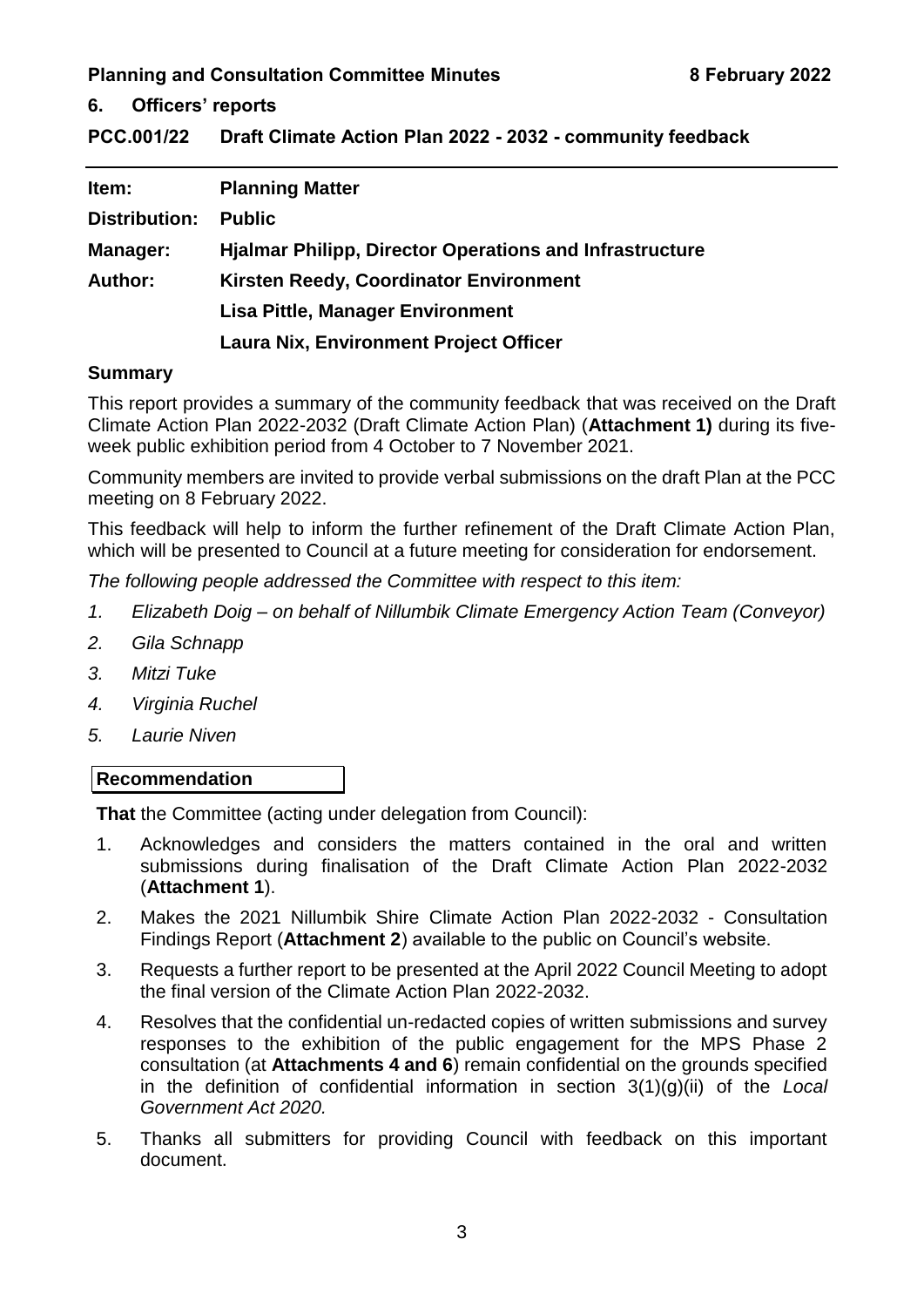#### **6. Planning Matters**

#### **PCC.001/22 Draft Climate Action Plan 2022 - 2032 - community feedback**

#### **Motion**

#### **MOVED: Cr Ben Ramcharan SECONDED: Cr Natalie Duffy**

**That** the Committee (acting under delegation from Council):

- 1. Acknowledges and considers the matters contained in the oral and written submissions during finalisation of the Draft Climate Action Plan 2022-2032 (**Attachment 1**).
- 2. Makes the 2021 Nillumbik Shire Climate Action Plan 2022-2032 Consultation Findings Report (**Attachment 2**) available to the public on Council's website.
- 3. Requests a further report to be presented at the April 2022 Council Meeting to adopt the final version of the Climate Action Plan 2022-2032.
- 4. Resolves that the confidential un-redacted copies of written submissions and survey responses to the exhibition of the public engagement for the **Climate Action Plan** 2022-2032 consultation (at **Attachments 4 and 6**) remain confidential on the grounds specified in the definition of confidential information in section 3(1)(g)(ii) of the *Local Government Act 2020.*
- 5. Thanks all submitters for providing Council with feedback on this important document.

THE MOTION WAS PUT TO THE VOTE AND CARRIED AND BECAME THE COMMITTEE RESOLUTION AS FOLLOWS:

**Committee Resolution**

#### **MOVED: Cr Ben Ramcharan SECONDED: Cr Natalie Duffy**

**That** the Committee (acting under delegation from Council):

- 1. Acknowledges and considers the matters contained in the oral and written submissions during finalisation of the Draft Climate Action Plan 2022-2032 (**Attachment 1**).
- 2. Makes the 2021 Nillumbik Shire Climate Action Plan 2022-2032 Consultation Findings Report (**Attachment 2**) available to the public on Council's website.
- 3. Requests a further report to be presented at the April 2022 Council Meeting to adopt the final version of the Climate Action Plan 2022-2032.
- 4. Resolves that the confidential un-redacted copies of written submissions and survey responses to the exhibition of the public engagement for the Climate Action Plan 2022-2032 consultation (at **Attachments 4 and 6**) remain confidential on the grounds specified in the definition of confidential information in section 3(1)(g)(ii) of the *Local Government Act 2020.*
- 5. Thanks all submitters for providing Council with feedback on this important document.

#### **CARRIED**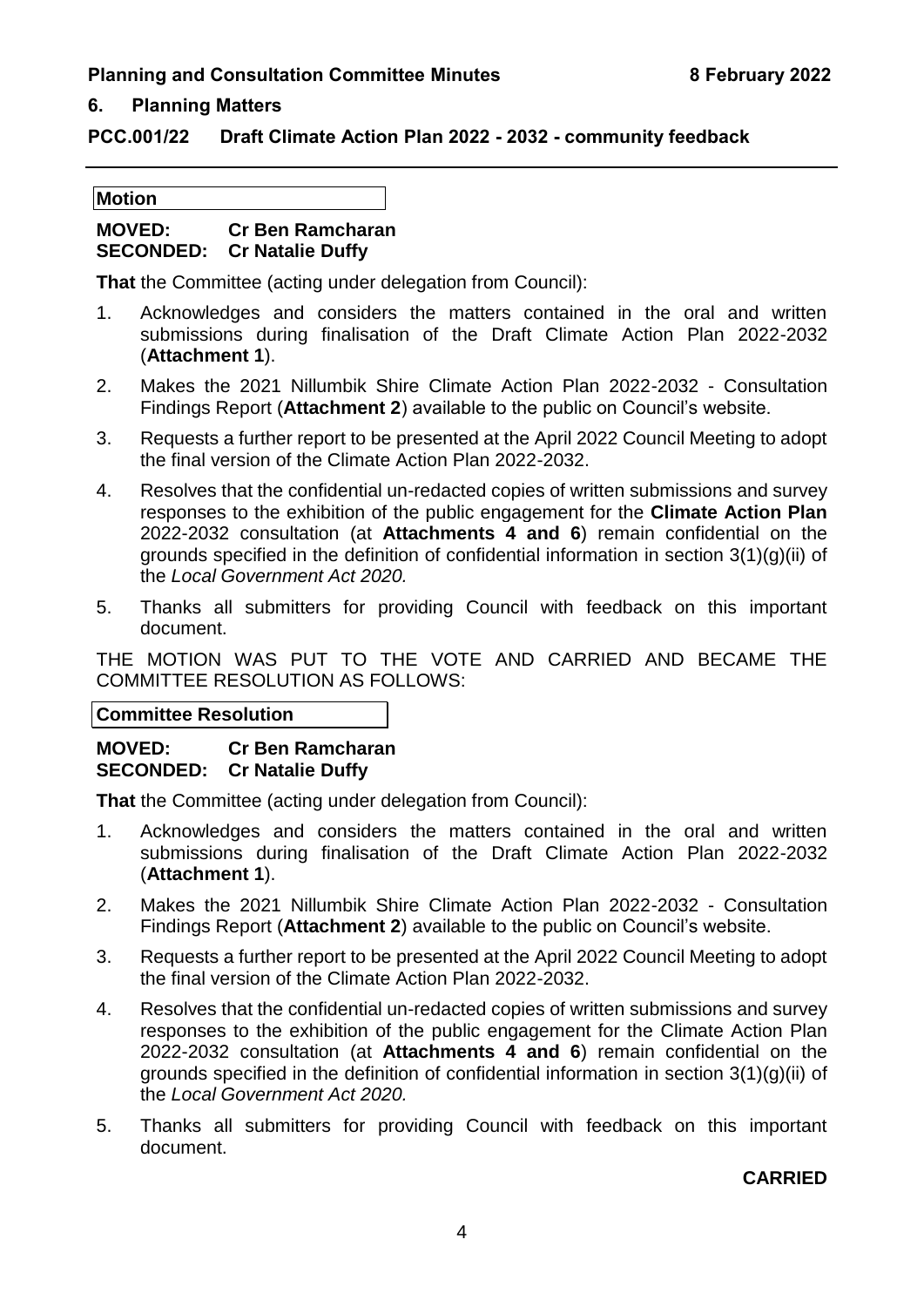#### **6. Planning Matters**

**PCC.001/22 Draft Climate Action Plan 2022 - 2032 - community feedback**

*The Chairperson Consultation Matters, Cr Geoff Paine vacated the chair at 7:52pm.*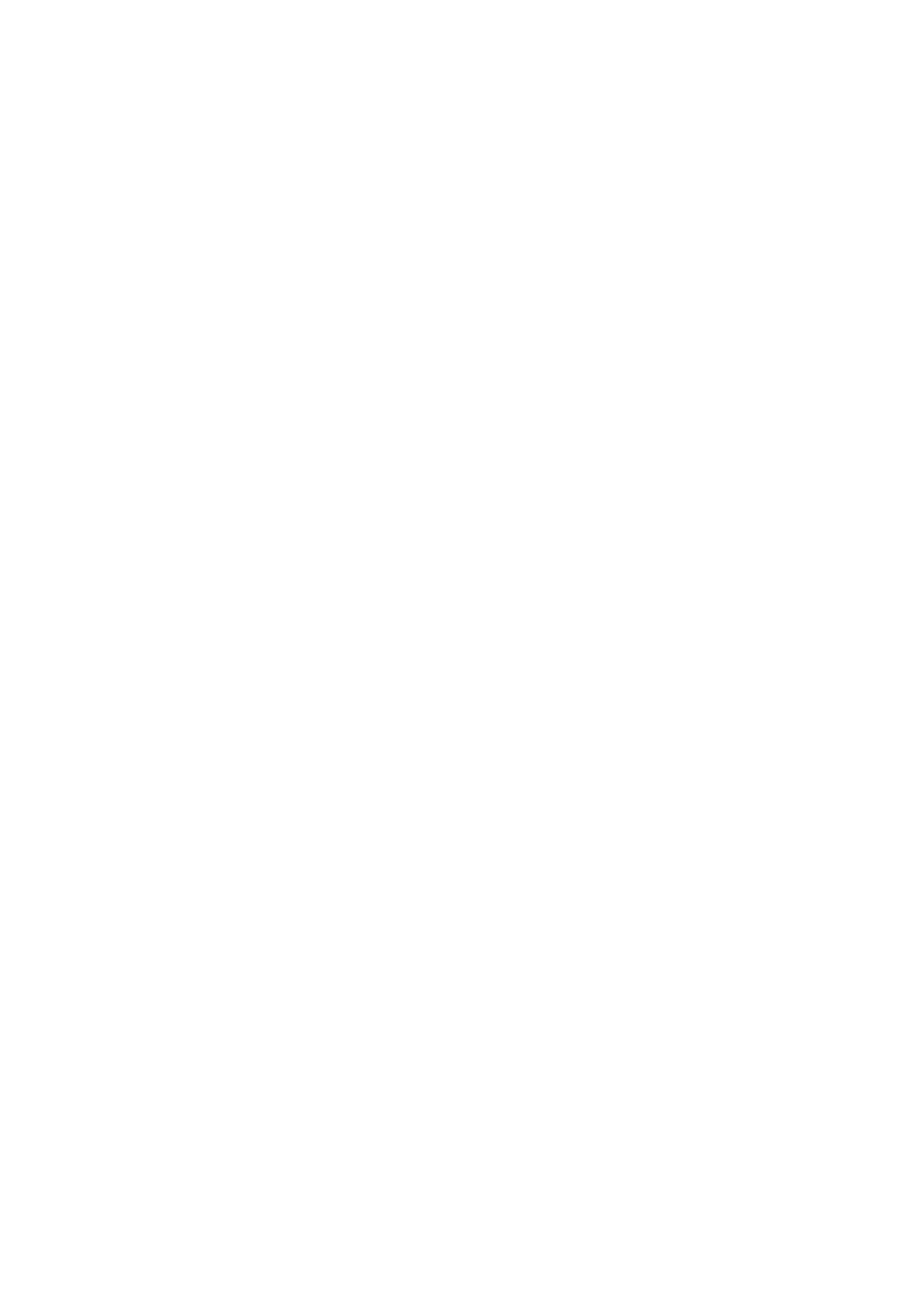*The Chairperson Planning Matters, Cr Peter Perkins assumed the chair at 7:52pm.*

#### **6. Officers' reports**

<span id="page-8-0"></span>**PCC.002/22 Proposed Amendments C143 and C144 to the Nillumbik Planning Scheme - Implementation of the Eltham and Diamond Creek Major Activity Centre Structure Plans (2020)**

| Item:          | <b>Planning Matter</b>                                          |
|----------------|-----------------------------------------------------------------|
| Distribution:  | <b>Public</b>                                                   |
| Manager:       | Rosa Zouzoulas, Executive Manager Planning and Community Safety |
| <b>Author:</b> | <b>Paul Fyffe, Senior Strategic Planner</b>                     |
|                | Julie Paget, Strategic Planner                                  |
|                | Leigh Northwood, Strategic Planning Lead                        |

#### **Summary**

This report presents the Committee with an item, deferred to it by the Council Meeting of 14 December 2021, which proposes draft planning scheme amendments to give statutory weight to, and to implement the Eltham and Diamond Creek Major Activity Centre Structure Plans adopted by Council in 2020.

The report will explain how notification of Council's resolution of 14 December 2021 has been conducted.

Members of the community who have registered to speak to the Planning and Consultation Committee (PCC) will have the opportunity to speak to the Committee regarding the item.

The recommended next step is that the Committee, having heard and considered presentations to it, presents the item for consideration to the March 2022 Council Meeting.

*The following people addressed the Committee with respect to this item:*

*Read by the Chairperson:*

*1. Adjungbilly PTY LTD - Gila Schnapp (Director)*

*In person:*

- *2. Carlota Quinlan – on behalf of Eltham Community Action Group (President)*
- *3. Carlota Quinlan*
- *4. Jim Connor – on behalf of Eltham District Historical Society (President)*
- *5. Jim Connor*
- *6. Nicholas Brown*

*Read by the Chairperson:*

- *7. Anthony Young*
- *8. Justine Knight*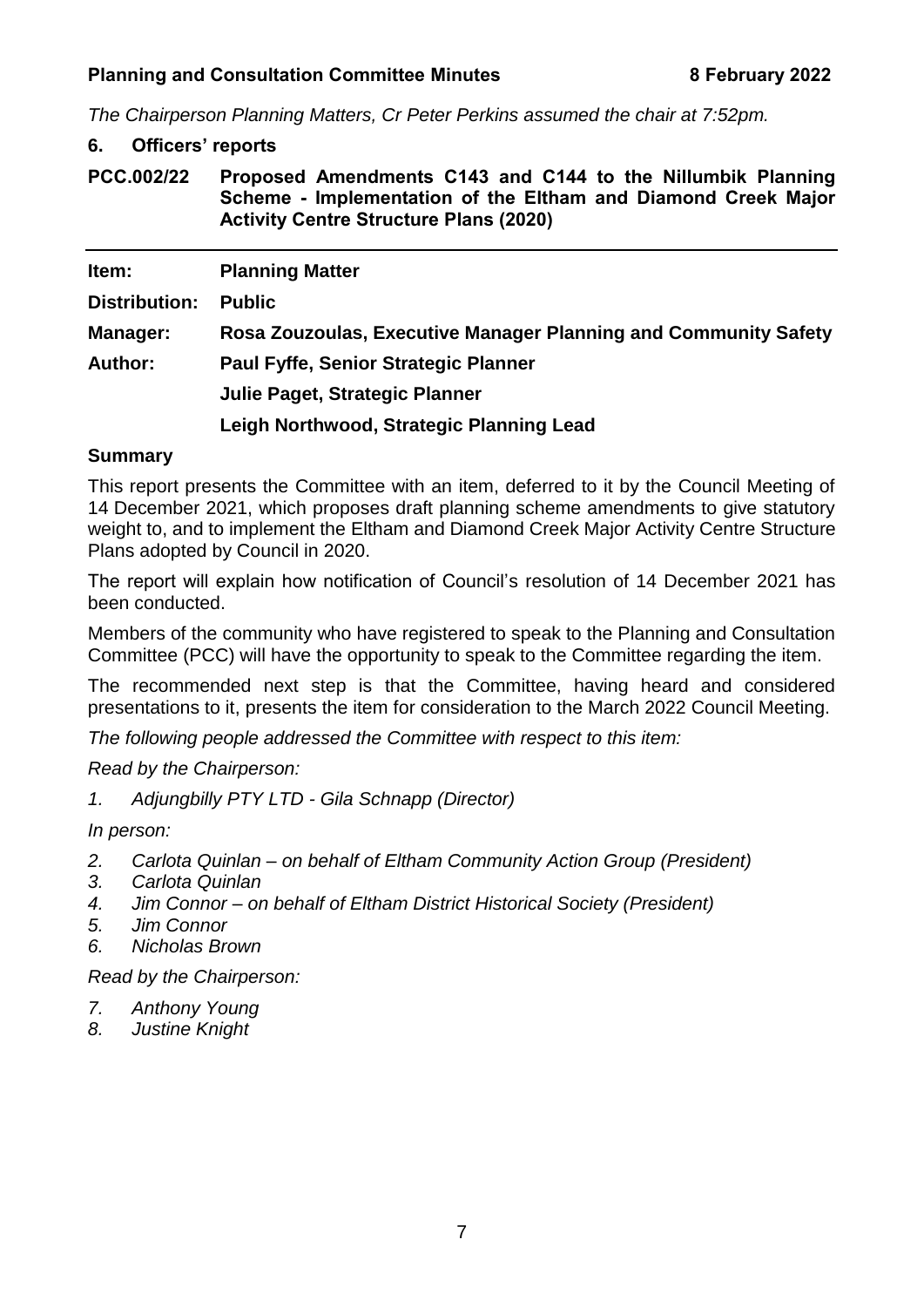#### **6. Planning Matters**

**PCC.002/22 Proposed Amendments C143 and C144 to the Nillumbik Planning Scheme - Implementation of the Eltham and Diamond Creek Major Activity Centre Structure Plans (2020)**

**Committee Resolution**

**MOVED: Cr Geoff Paine SECONDED: Cr Frances Eyre** 

**That** the Committee (acting under delegation from Council):

- 1. Notes the verbal presentations to the Committee on the item; and
- 2. Presents the item to the March 2022 Council Meeting for further consideration.

**CARRIED**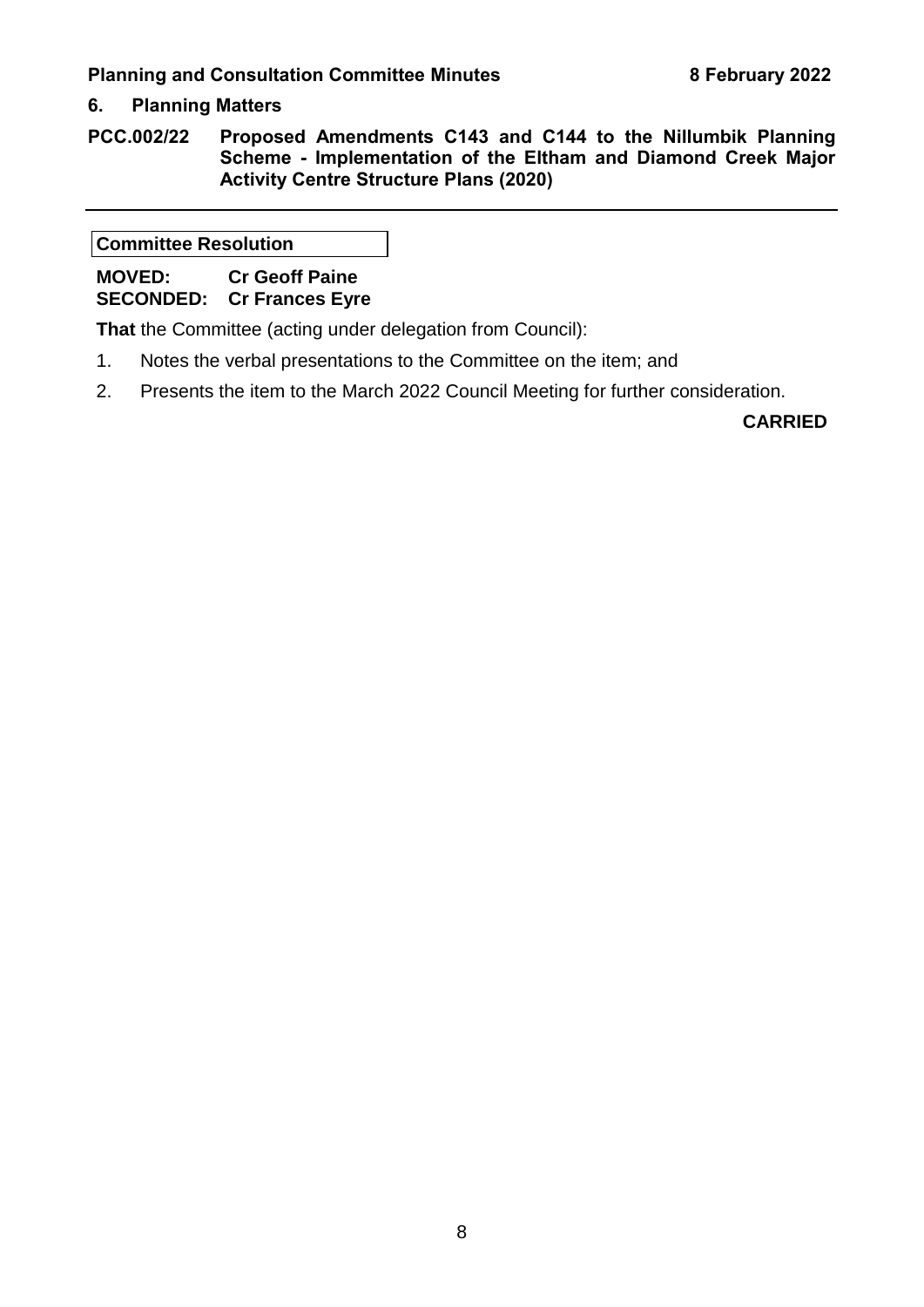**6. Officers' reports**

<span id="page-10-0"></span>**PCC.003/22 Municipal Planning Strategy - Phase 2 Consultation**

| Item:          | <b>Planning Matter</b>                                          |
|----------------|-----------------------------------------------------------------|
| Distribution:  | <b>Public</b>                                                   |
| Manager:       | Rosa Zouzoulas, Executive Manager Planning and Community Safety |
| <b>Author:</b> | Leigh Northwood, Strategic Planning Lead                        |
| <b>Summary</b> |                                                                 |

The purpose of this briefing is to update Council in regards to submissions received to Phase 2 consultation for the Municipal Planning Strategy (MPS) project. Phase 2 consultation reviewed the existing MPS and identified key 'themes' that will guide comprehensive content updates/changes in drafting a new MPS.

There are specific requirements and format that the MPS must follow. The MPS must succinctly explain the context for a municipality and provide the overarching strategic directions for the major land use and development matters that affect it.

Through the months of September and October 2021, officers conducted an extensive program of consultation across MPS themes. Officers conducted four (4) virtual community workshops, created an online survey on Participate Nillumbik, attended seven (7) advisory committee meetings (including the Wurundjeri Cultural Committee), conducted nine (9) internal team workshops, conducted two (2) Youth Council workshops and two (2) Councillor workshops. In total 88 people registered to attend the virtual community workshops and 50 people attended (excluding staff, facilitators and Councillors).

A total of 458 submissions were received, with 424 survey responses to themes to the MPS through Participate Nillumbik and 34 written submissions.

Submitters have been invited to attend the February 2022 Planning and Consultation Committee Meeting (PCC) to speak to their submission.

Responses provided will assist officers to prepare a draft MPS. The draft MPS is expected to be presented to the May Council meeting with a recommendation that it be endorsed for another round of community engagement.

Subject to consideration of submissions, further changes can be made to the draft MPS prior to seeking Council's approval to seek authorisation from the Minister for Planning to prepare and exhibit an amendment to the Planning Scheme to implement the new MPS, noting the amendment process represents another round of consultation including the ability for the community to make submissions to such.

*The following people addressed the Committee with respect to this item:*

*In person:*

- *1. Gila Schnapp*
- *2. Esther Caspi*
- *3. Gila Schnapp of behalf of Adjungbilly PTY LTD (Director)*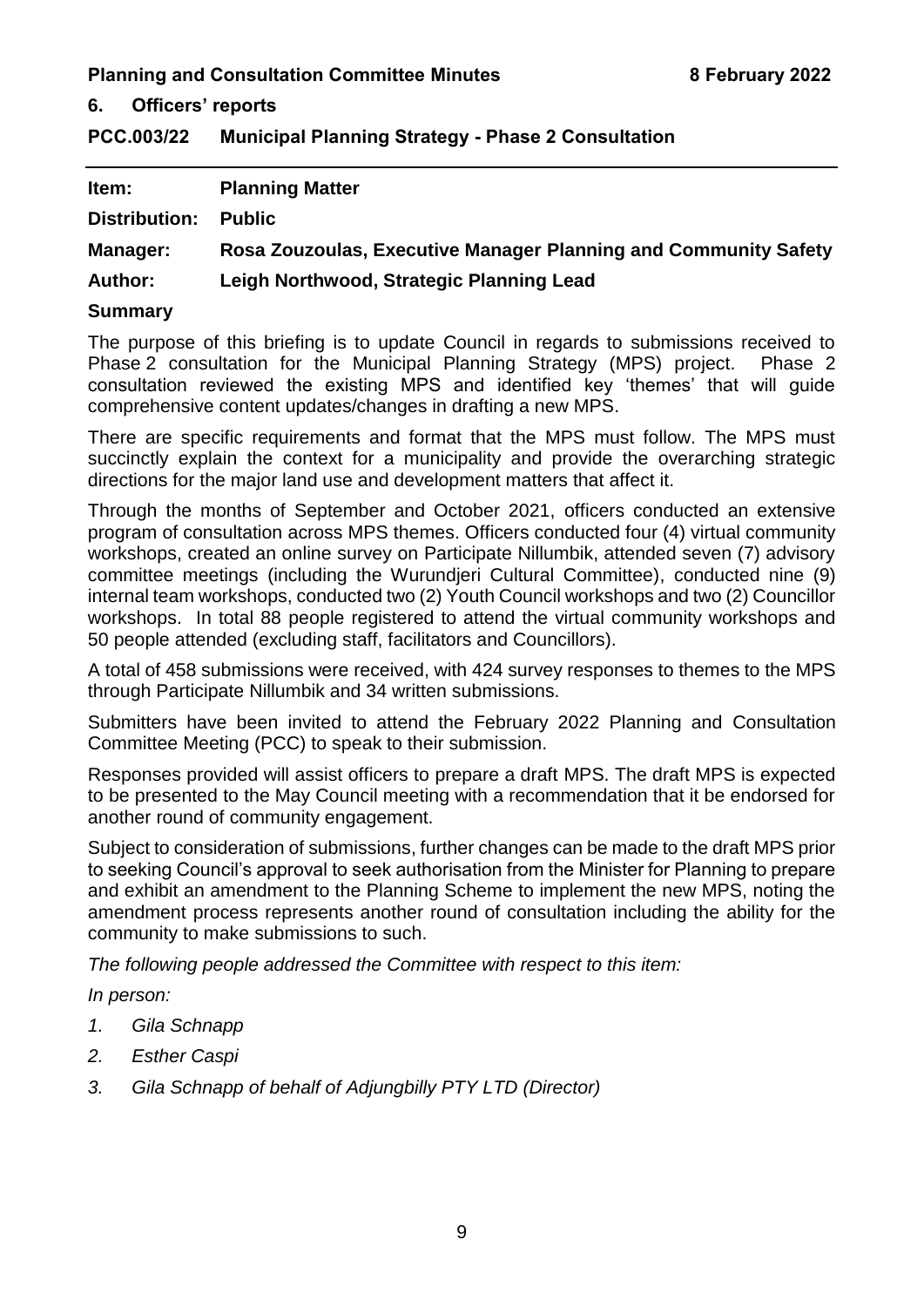#### **6. Planning Matters**

#### **PCC.003/22 Municipal Planning Strategy - Phase 2 Consultation**

#### **Committee Resolution**

#### **MOVED: Cr Ben Ramcharan SECONDED: Cr Geoff Paine**

**That** the Committee (acting under delegation from Council):

- 1. Notes the public response, as outlined in this report, to the second phase of consultation for the Municipal Planning Strategy (MPS) Project.
- 2. Resolves that the confidential un-redacted copies of written submissions and survey responses to the exhibition of the public engagement for the MPS Phase 2 consultation (at **Attachments 3 and 4**) remain confidential on the grounds specified in the definition of confidential information in section 3(1)(g)(ii) of the *Local Government Act 2020.*
- 3. Notes that a first draft of the new MPS is scheduled to be presented to the May Council meeting with a recommendation for Council to endorse it for public engagement.
- 4. Writes to all respondents to the community engagement to express Council's gratitude for their contribution and to advise them of the Committee's resolution and the next steps in the project.

#### **CARRIED UNANIMOUSLY**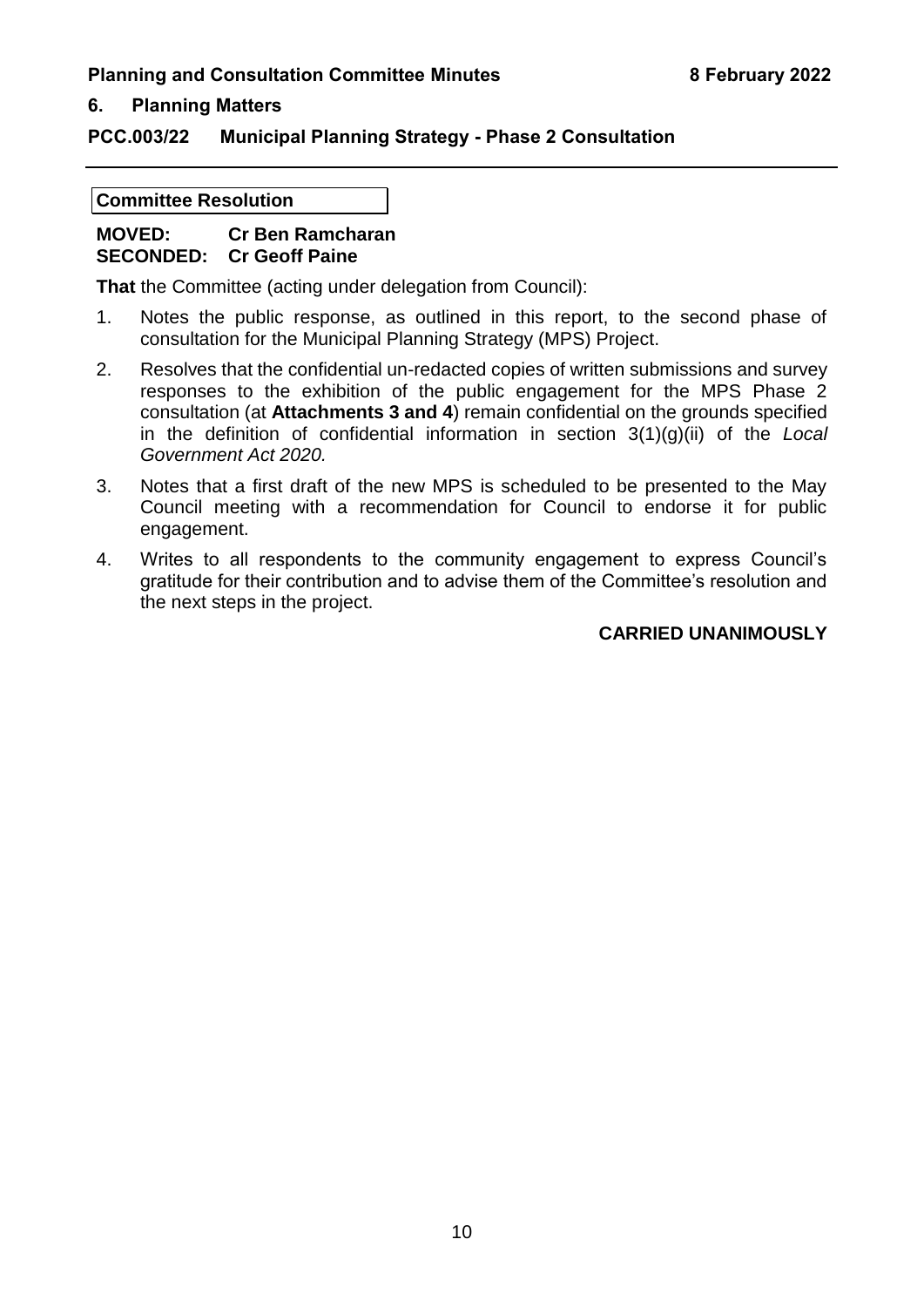**6. Officers' reports**

<span id="page-12-0"></span>

| <b>PCC.004/22</b> |  |  | <b>Planning Scheme Amendment C140nill - Exhibition Submissions</b> |
|-------------------|--|--|--------------------------------------------------------------------|
|-------------------|--|--|--------------------------------------------------------------------|

| Item:                | <b>Planning Matter</b>                                          |
|----------------------|-----------------------------------------------------------------|
| <b>Distribution:</b> | <b>Public</b>                                                   |
| <b>Manager:</b>      | Rosa Zouzoulas, Executive Manager Planning and Community Safety |
| <b>Author:</b>       | Bea Guevara, Senior Strategic Planner                           |
|                      | <b>Sean Diffey, Strategic Planner</b>                           |
|                      | Leigh Northwood, Strategic Planning Lead                        |

#### **Summary**

The purpose of this report is to update Council in regards to the exhibition of Amendment C140nill (the Amendment), which seeks to apply a Heritage Overlay (HO) on a permanent basis to 1080 Heidelberg-Kinglake Road, Hurstbridge (also known as 'Fermanagh'). The property is subject to a current planning permit application (604/2021/05P), which proposes additions to the dwelling that make substantial changes to the façade of the building.

The property is included in Council's Stage A Heritage Review, which was adopted at Council's June 2021 Council Meeting. The Heritage Review recommended the application of the Heritage Overlay to the property given it is of local historic, aesthetic and associative significance to the Shire of Nillumbik; noting the subsequent amendment to apply the Heritage Overlay (to all places identified in Heritage Review Stages A and B) is not programmed until the Stage B Heritage Review is completed in mid-2022.

Given the implication of the planning permit application, officers have sought approval (under delegation) from the Minister for Planning for Amendment C139nill (now C145nill) to introduce the Heritage Overlay to 1080 Heidelberg-Kinglake Road on an interim basis pursuant to Section 20(4) of the *Planning & Environment Act 1987.* This provides temporary heritage protection for the property allowing Council time to seek approval and progress a further planning scheme amendment (C140nill) to introduce the Heritage Overlay permanently as per the recommendations of the Stage A Heritage Review.

Amendment C140nill was placed on exhibition pursuant to the requirements of the Act, from 25 November 2021 to 14 January 2022 and notifications were sent out to relevant stakeholders as well as being advertised in local media. Council received one supporting submission in total during the exhibition period. The submitter has been invited to attend this Planning and Consultation Committee Meeting (PCC) to speak to their submission. Should any further submission(s) be received after the exhibition close date and prior to the upcoming PCC, officers will still accept these submissions, and invite those submitters to speak to their submission at the PCC. Officers will update Council verbally at the PCC as to the details of any late submissions received (if necessary).

Recommendations in regard to the Amendment will be brought to Council's February Meeting. As no objections have been received, the report will recommend that Council resolve to adopt the amendment and seek approval from the Minster for Planning. Should any late objections be received it may be recommended to Council to resolve to convene an independent planning panel. Council may also at this time choose to abandon the Amendment.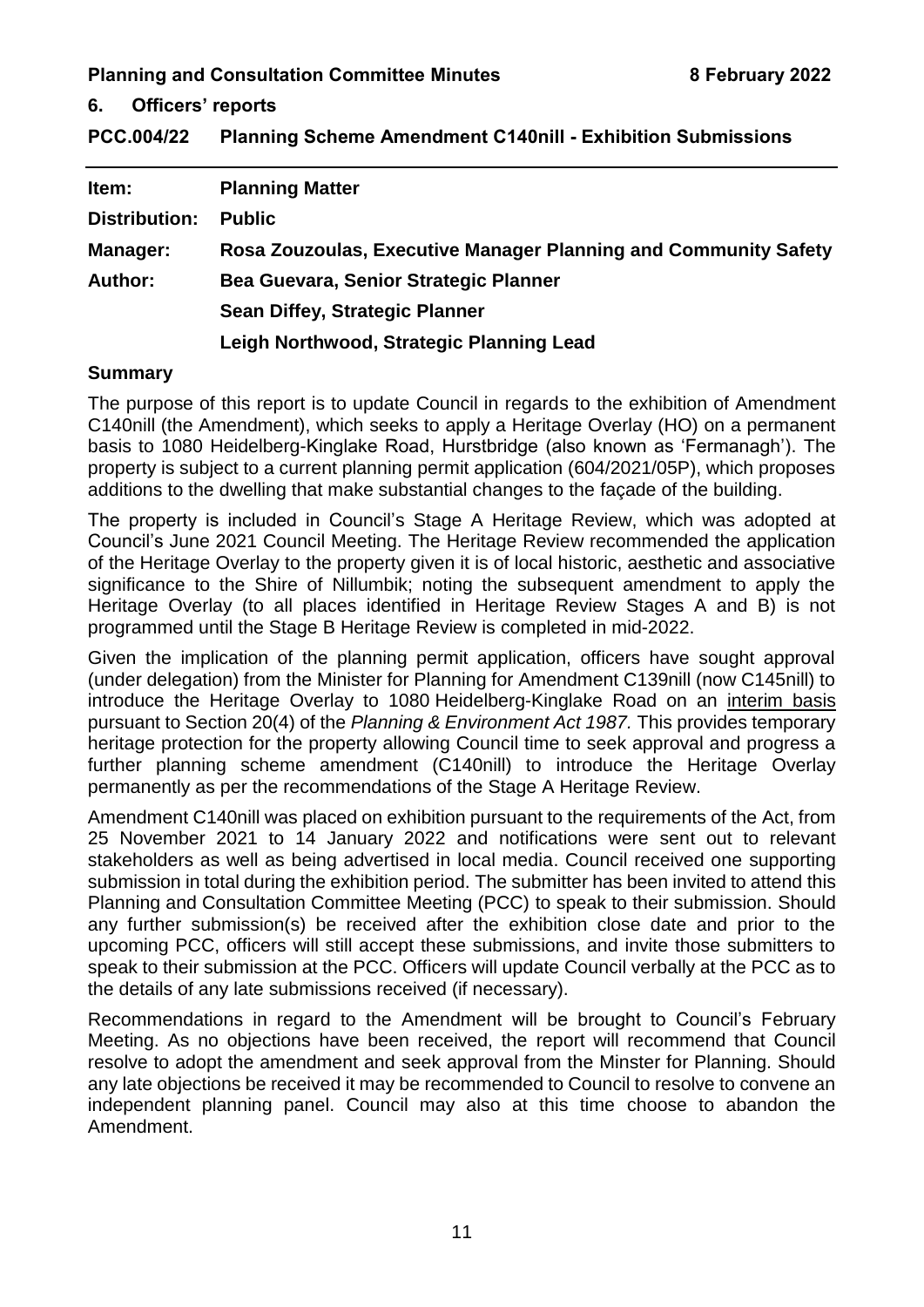#### **6. Planning Matters**

#### **PCC.004/22 Planning Scheme Amendment C140nill - Exhibition Submissions**

#### **Committee Resolution**

#### **MOVED: Cr Karen Egan SECONDED: Cr Geoff Paine**

**That** the Committee (acting under delegation from Council):

- 1. Notes the submission (and any late submissions that may be received) to Amendment C140nill to the Nillumbik Planning Scheme.
- 2. Resolves that the confidential un-redacted copy of the written submission to the exhibition of the Amendment (at **Attachment 2**) remains confidential on the grounds specified in the definition of confidential information in section 3(1)(g)(ii) of the *Local Government Act 2020.*
- 3. Considers a further report at the February Council Meeting to resolve to either:
	- a. Request the Minister for Planning approve the Amendment; or
	- b. Appoint an independent planning panel to consider Amendment C140nill; or
	- c. Abandon the Amendment.
- 4. Requests that officers notify submitters to Amendment C140nill of the Committee's resolution.
- 5. Requests that officers provide an update onto Participate Nillumbik in regard to next stages for Amendment C140nill.

#### **CARRIED UNANIMOUSLY**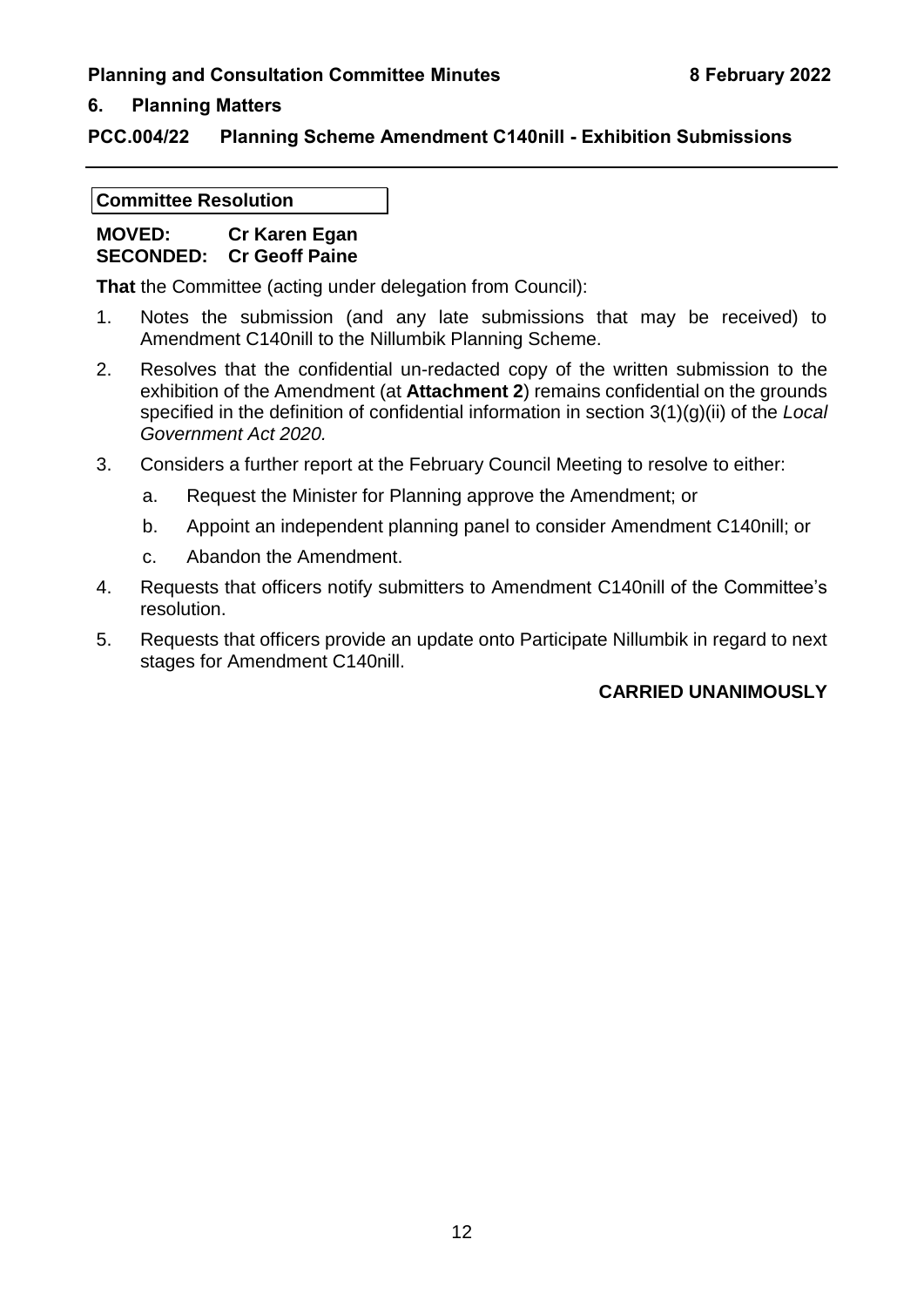**6. Officers' reports**

<span id="page-14-0"></span>**PCC.005/22 Buildings and works to construct an outbuilding, gates, removal of vegetation and associated earthworks at 56 Catani Boulevard, Bend of Islands**

| Item:           | <b>Planning Matter</b>                                          |
|-----------------|-----------------------------------------------------------------|
| Distribution:   | <b>Public</b>                                                   |
| <b>Manager:</b> | Rosa Zouzoulas, Executive Manager Planning and Community Safety |
| <b>Author:</b>  | <b>Lisa Zhao, Senior Statutory Planner</b>                      |
|                 | Kamal Hasanoff, Statutory Planning Coordinator                  |

#### **Application summary**

| Address of the land       | 56 Catani Boulevard, Bend of Islands                                                                       |
|---------------------------|------------------------------------------------------------------------------------------------------------|
| Site area                 | 6.14 hectares                                                                                              |
| Proposal                  | Buildings and works to construct an outbuilding, gates,<br>removal of vegetation and associated earthworks |
| Application number        | 684/2020/05P                                                                                               |
| Date lodged               | 29 October 2020                                                                                            |
| Applicant                 | N J White                                                                                                  |
| Zoning                    | Special Use Zone (Schedule 2)                                                                              |
| Overlay(s)                | Environmental Significant Overlay (Schedule 1)<br><b>Bushfire Management Overlay</b>                       |
| Reason for being reported | Called in by Ward Councillor                                                                               |
| Number of objections      | Seven (7)                                                                                                  |
| Key issues                | Siting and design of the outbuilding<br>$\bullet$                                                          |
|                           | Vegetation impacts and extent of vegetation to be<br>$\bullet$<br>removed                                  |
|                           | Extent and appropriateness of the gates.                                                                   |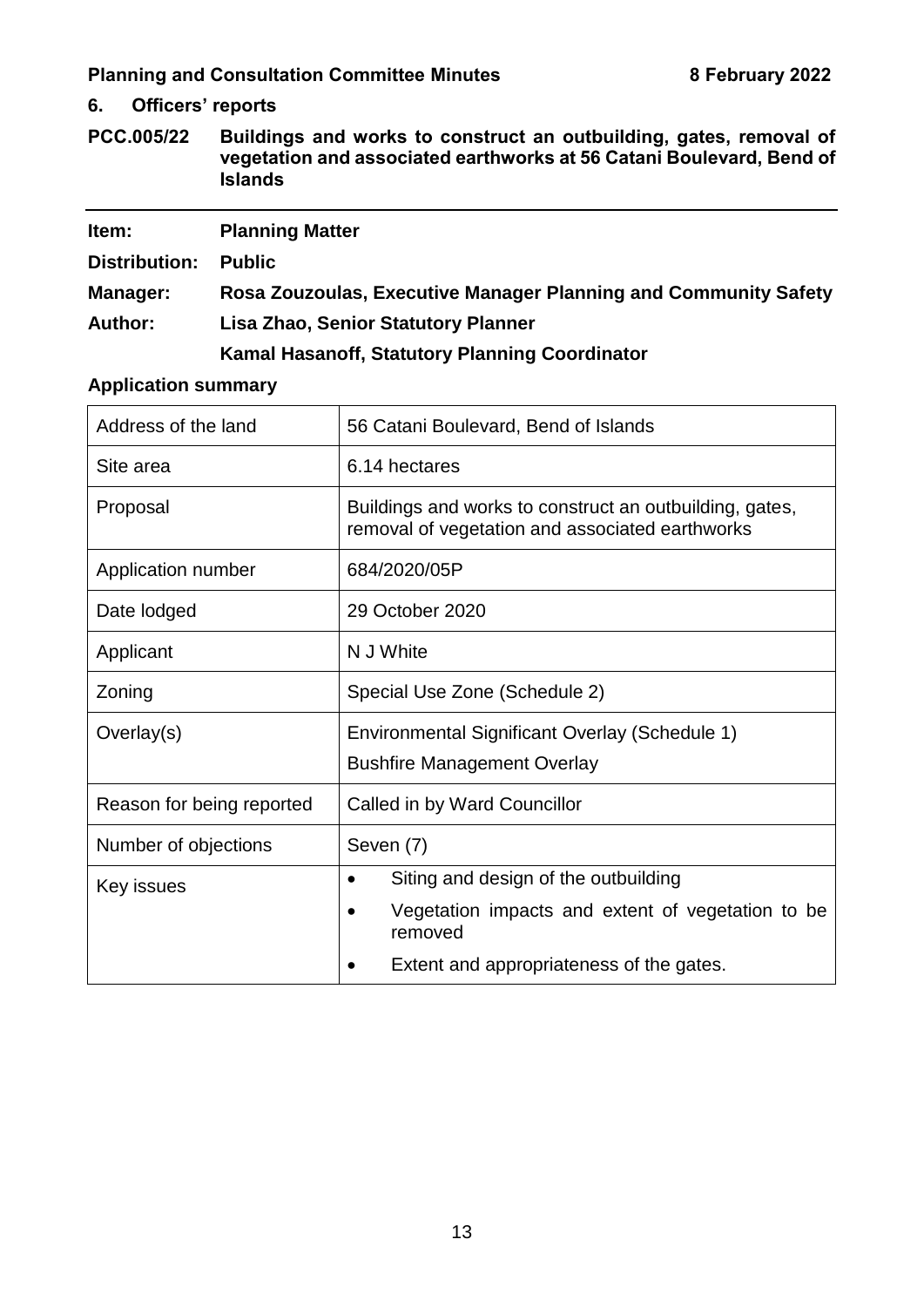#### **6. Planning Matters**

**PCC.005/22 Buildings and works to construct an outbuilding, gates, removal of vegetation and associated earthworks at 56 Catani Boulevard, Bend of Islands**

#### *In person:*

- *1. Michael Dempsey – on behalf of BICA (President)*
- *2. Sally Dinan*

*Read by the Chairperson:*

- *3. Julie Martindale*
- *4. Ross and Christine Henry*
- *5. D Lucas*

#### **Recommendation**

**That** the Committee (under delegation from Council) issue a Notice of Decision to Grant a Permit to the land located at 56 Catani Boulevard, Bend of Islands, for Buildings and works to construct an outbuilding, gates, removal of vegetation and associated earthworks, in accordance with the submitted plans and subject to the following conditions

- 1. Before the development commences, three copies of amended plans to the satisfaction of the Responsible Authority must be submitted to and approved by the Responsible Authority. When approved, the plans will be endorsed and will then form part of this permit. The plans must be generally in accordance with the plans received on 7th September 2021 but modified to show:
	- a) Amended site plan showing the following:
		- i. Location of the existing septic system and effluent field.
		- ii. The length and dimension of the driveway extension.
		- iii. The location of tree protection fencing.
	- b) Amended elevation plan showing the following:
		- i. A notation specifying that the external walls and roof of the outbuilding are to be finished in "Colorbond Woodland Grey".
	- c) Evidence that an offset has been secured as per Condition 12 of this permit.
- 2. The development as shown on the endorsed plans must not be altered unless with the prior written consent of the Responsible Authority.
- 3. The tree removal as shown on the endorsed plans must not be altered unless with the prior written consent of the Responsible Authority.
- 4. No vegetation on-site (unless specified on the endorsed plans) shall be removed, destroyed, felled, lopped, ringbarked, uprooted or otherwise damaged except with the prior written consent of the Responsible Authority.
- 5. The access to the outbuilding must be constructed above grade, with any imported gravel surface being free of contaminants or impurities, to the satisfaction of the Responsible Authority.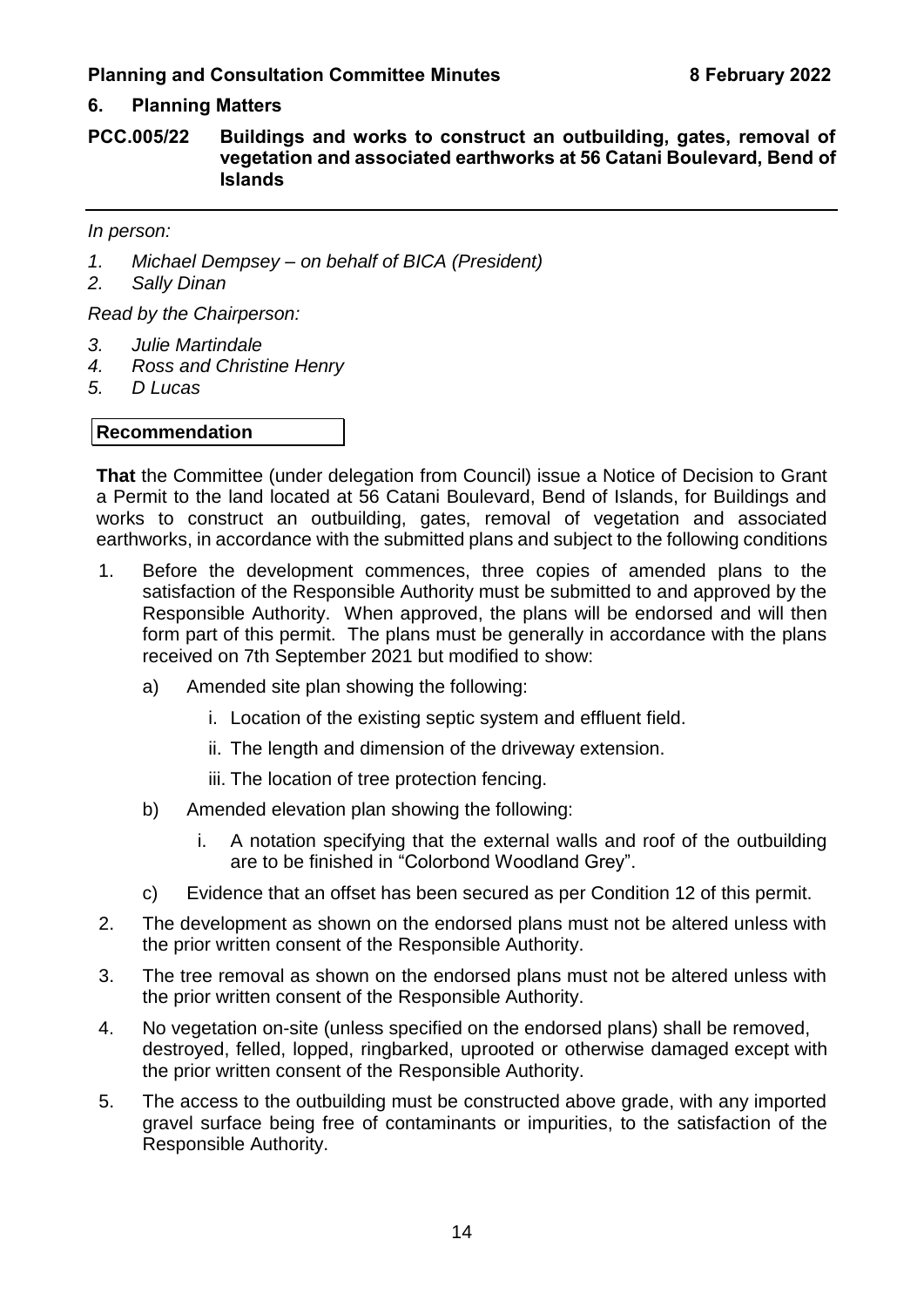#### **6. Planning Matters**

**PCC.005/22 Buildings and works to construct an outbuilding, gates, removal of vegetation and associated earthworks at 56 Catani Boulevard, Bend of Islands**

- 6. Upon completion of excavation works, the site must be inspected by the project arborist. Any roots that are exposed and require removal must be pruned in accordance with AS4373-2007 Pruning of amenity trees by a qualified arborist (minimum level 3 certification) using clean, sharp hand tools to the satisfaction of the Responsible Authority.
- 7. Prior to development commencing (including any demolition, excavations, tree removal, delivery of building/construction materials and/or temporary buildings), the trees marked on the endorsed plans as being retained must have a Tree Protection Zone to the satisfaction of the Responsible Authority. The fencing associated with this tree protection zone must meet the following requirements:
	- a) Extent

The tree protection fencing is to be provided to the extent of the identified tree protection zone. If works are shown on any endorsed plan of this permit within the confines of the calculated tree protection zone, then the tree protection fencing must be taken in to only the minimum amount necessary to allow the works to be completed.

b) Fencing

All tree protection fencing required by this permit must be erected in accordance with the approved tree protection zone. The tree protection fencing must be erected to form a visual and physical barrier and must be a minimum height of 1.5 metres and of chain mesh or similar fence with 1.8 metre support posts every 3-4 metres, including a top line of high visibility plastic hazard tape erected around the perimeter of the fence.

c) Signage

Fixed signs are to be provided on all visible sides of the tree protection fencing clearly stating "Tree Protection Zone – No Entry", to the satisfaction of the Responsible Authority.

d) Irrigation

The area within the tree protection zone and tree protection fencing must be irrigated during the summer months with 1 litre of clean water for every 1cm of trunk girth measured at the soil/trunk interface on a weekly basis.

e) Provision of Services

All services (including water, electricity, gas and telephone) should be installed underground, and located outside of any tree protection zone, wherever practically possible. If underground services are to be routed within an established tree protection zone, they must be installed by directional boring with the top of the bore to be a minimum depth of 600mm below the existing grade, to the satisfaction of the Responsible Authority.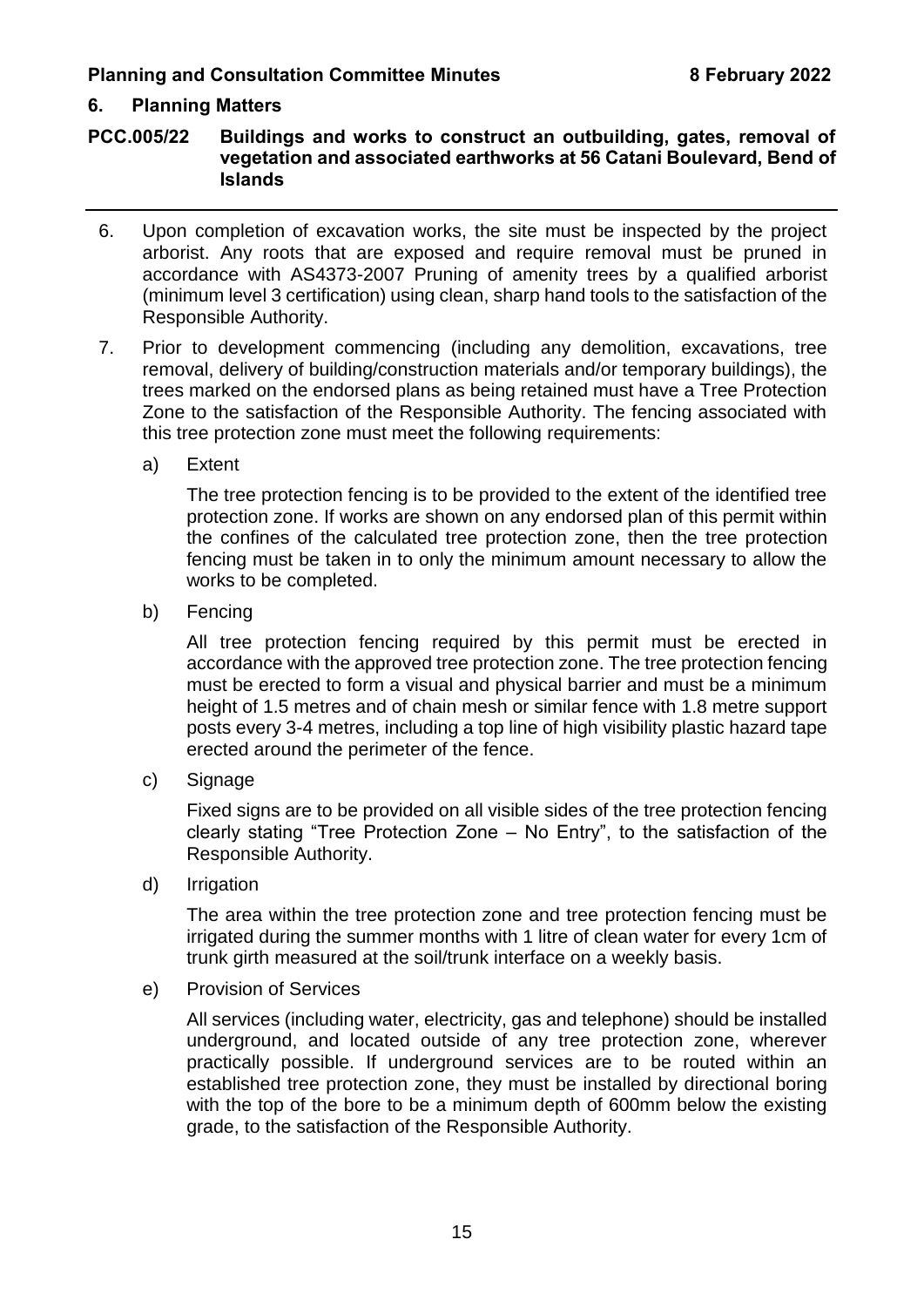#### **6. Planning Matters**

#### **PCC.005/22 Buildings and works to construct an outbuilding, gates, removal of vegetation and associated earthworks at 56 Catani Boulevard, Bend of Islands**

Bore pits must be located outside of the tree protection zone or manually excavated without damage to roots, to the satisfaction of the Responsible Authority.

f) Access to Tree Protection Zone

Should temporary access be necessary within the tree protection zone during the period of construction, the Responsible Authority must be informed prior to relocating the fence (as it may be necessary to undertake additional root protection measures such as bridging over with timber).

g) Mulching

The area within the tree protection zone and tree protection fencing must be mulched to a minimum depth of 75mm with an organic and composted mulch.

h) Supervision of works

All works within tree protection zones must be supervised by a suitably qualified arborist. Any roots uncovered are pruned with sharp/sterile hand tools and wrapped in damp hessian by a qualified arborist.

- 8. The following actions must not be undertaken in any tree protection zone as identified in this permit, to the satisfaction of the Responsible Authority:
	- a) Materials or equipment stored within the zone:
	- b) Servicing and refuelling of equipment and vehicles;
	- c) Storage of fuel, oil dumps or chemicals;
	- d) Attachment of any device to any tree (including temporary service wires, nails, screws
	- e) or any other fixing device);
	- f) Open cut trenching or excavation works (whether or not for laying of services);
	- g) Changes to the soil grade level;
	- h) Temporary buildings and works; and
	- i) Unauthorised entry by any person, vehicle or machinery.
- 9. Prior to the commencement of the approved works (including any demolition, excavations, tree removal, delivery of building/construction materials and/or temporary buildings), the erected tree protection fences must be inspected and approved by the Responsible Authority.
- 10. Once erected to the required standard, the tree protection fencing shall be maintained in good condition and may only be removed upon completion of all development works, to the satisfaction of the Responsible Authority.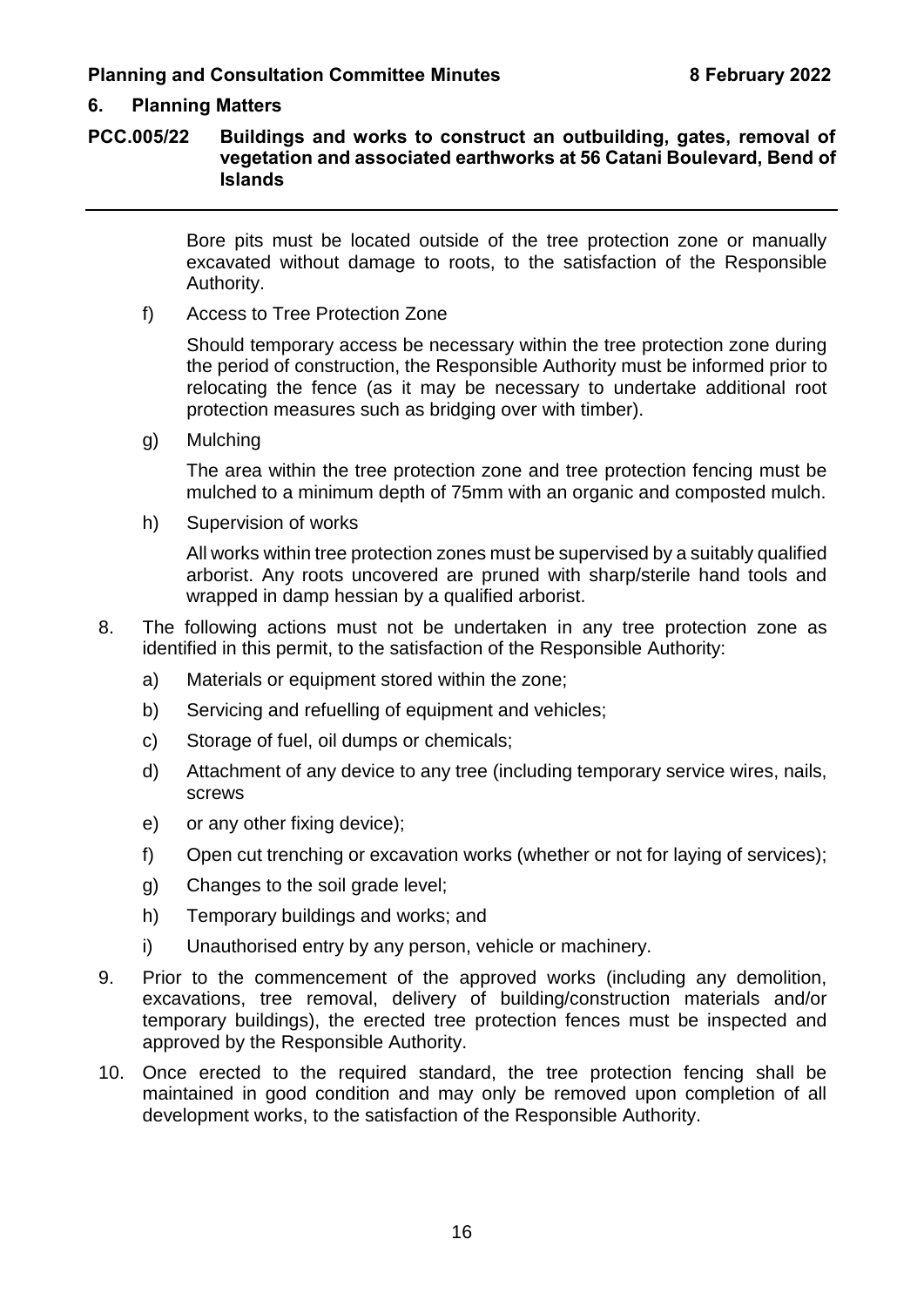#### **6. Planning Matters**

**PCC.005/22 Buildings and works to construct an outbuilding, gates, removal of vegetation and associated earthworks at 56 Catani Boulevard, Bend of Islands**

11. To offset the removal of 0.028 hectares of native vegetation as shown in the approved native vegetation removal report (report 356-20210902-018) the permit holder must secure a native vegetation offset, in accordance with the Guidelines for the removal, destruction or lopping of native vegetation (DELWP 2017) as specified below:

A general offset of 0.024 general habitat units:

- located within the Port Phillip & Westernport Catchment Management Authority boundary or Shire of Nillumbik municipal district
- With a minimum strategic biodiversity value of at least 0.632.

The offset provided must be to the satisfaction of the Responsible Authority.

- 12. Before any native vegetation is removed, evidence that the required offset has been secured must be provided to the satisfaction of Council. This evidence is one or both of the following:
	- a) An established first party offset site including a security agreement signed by both parties, and a management plan detailing the 10 year management actions and ongoing management of the site and/or
	- b) Credit extract(s) allocated to the permit from the Native Vegetation Credit Register.

A copy of the offset evidence will be endorsed by the responsible authority and form part of this permit. Within 30 days of endorsement of the offset evidence by the responsible authority, a copy of the endorsed offset evidence must be provided to the Department of Environment, Land, Water and Planning.

- 13. In the event that a security agreement is entered into, the applicant must provide the annual offset site report to the Responsible Authority by the anniversary date of the execution of the offset security agreement, for a period of 10 consecutive years. After the tenth year, the landowner must provide a report at the reasonable request of the Responsible Authority.
- 14. The vehicular driveway must be properly formed and constructed to such levels to ensure that it can be utilised at all times. The maximum allowable unsealed driveway grade is to be 1 in 5. The stormwater from the driveway must not cause any nuisance or loss of amenity in any adjacent or nearby land by reason of the discharge of stormwater. All works are to be carried out to the satisfaction of the Responsible Authority.
- 15. The development, including any new paved areas, must be drained so as to prevent the uncontrolled discharge of stormwater from the subject site across any road or footpath or onto any adjoining land. Stormwater must not cause any nuisance or loss of amenity in any adjacent or nearby land.

Stormwater from the roof of the development must be directed to the existing stormwater drainage system for the dwelling to the satisfaction of the Responsible Authority. This may be an existing soakage system on site.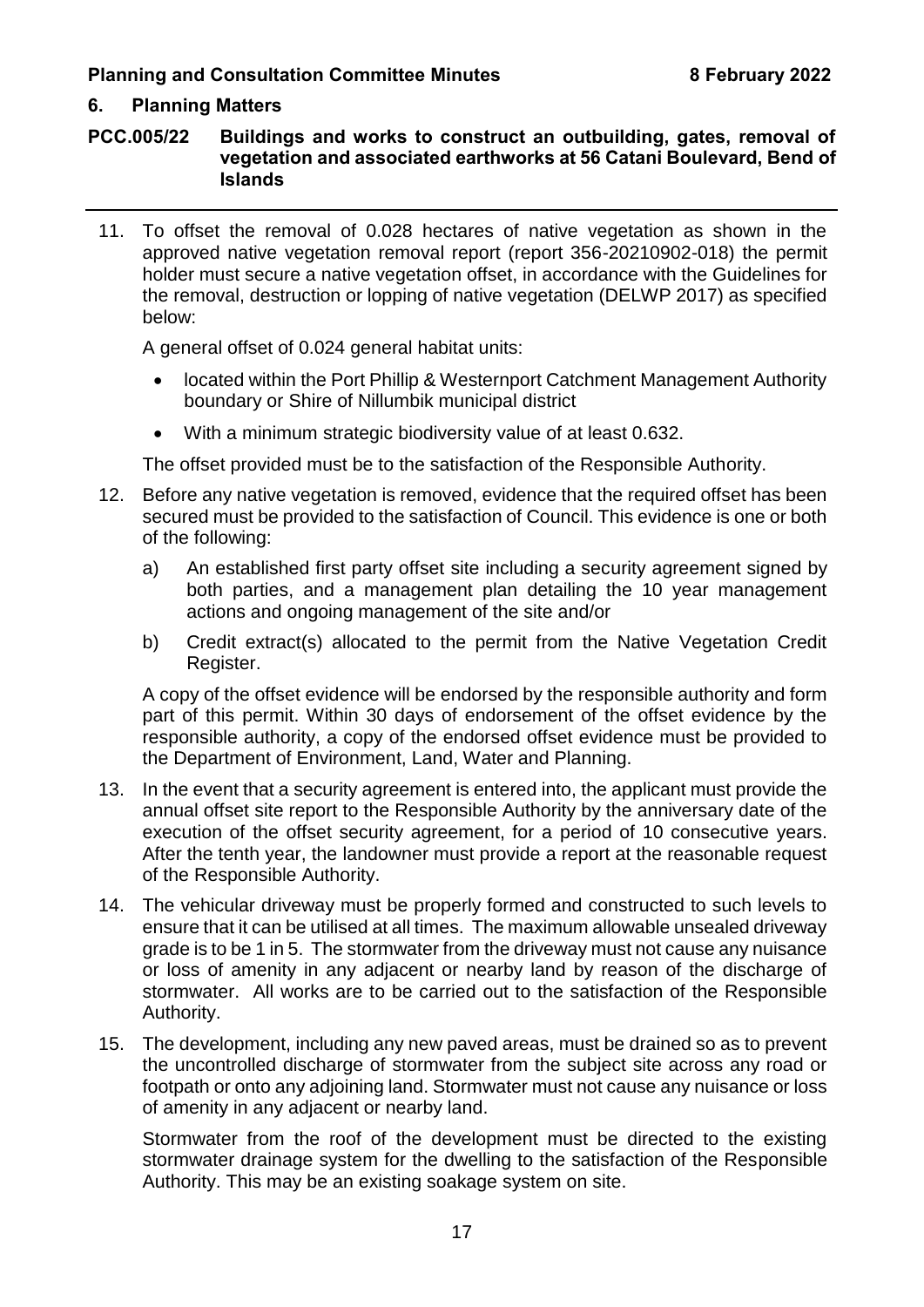#### **6. Planning Matters**

#### **PCC.005/22 Buildings and works to construct an outbuilding, gates, removal of vegetation and associated earthworks at 56 Catani Boulevard, Bend of Islands**

- 16. This permit will expire if one of the following circumstances applies:
	- a) The development is not commenced within 2 years of the date of this permit.
	- b) The development is not completed within 4 years of the date of this permit.

The Responsible Authority may extend the periods referred to if a request is made in writing before the permit expires, or within 6 months afterwards if the development has not commenced, or 12 months after if the development has commenced but is not yet completed.

#### **Motion**

#### **MOVED: Cr Ben Ramcharan SECONDED: Cr Geoff Paine**

**That** the Committee (acting under delegation from Council) issue a Notice of Decision to Refuse to Grant a permit to the land located at 56 Catani Boulevard, Bend of Islands for *'Buildings and works to construct an outbuilding, gates, removal of vegetation and associated earthworks'* on the following grounds:

- 1. The development is not responsive to the Special Use Zone (Schedule 2) of the Nillumbik Planning Scheme with respect to the following:
	- The siting of the outbuilding:
	- The overall size of the outbuilding;
	- The increase in site coverage as a result of the proposed outbuilding and additional driveway area;
	- The proposed gates being a visual barrier along the frontage of the site; and
	- The extent of native vegetation removal to facilitate the construction of the outbuilding.
- 2. The development is not responsive to the Environmental Significance Overlay (Schedule 1) of the Nillumbik Planning Scheme with respect to the following:
	- The extent of native vegetation removal to facilitate the construction of the outbuilding.

THE MOTION WAS PUT TO THE VOTE AND CARRIED AND BECAME THE COMMITTEE RESOLUTION AS FOLLOWS: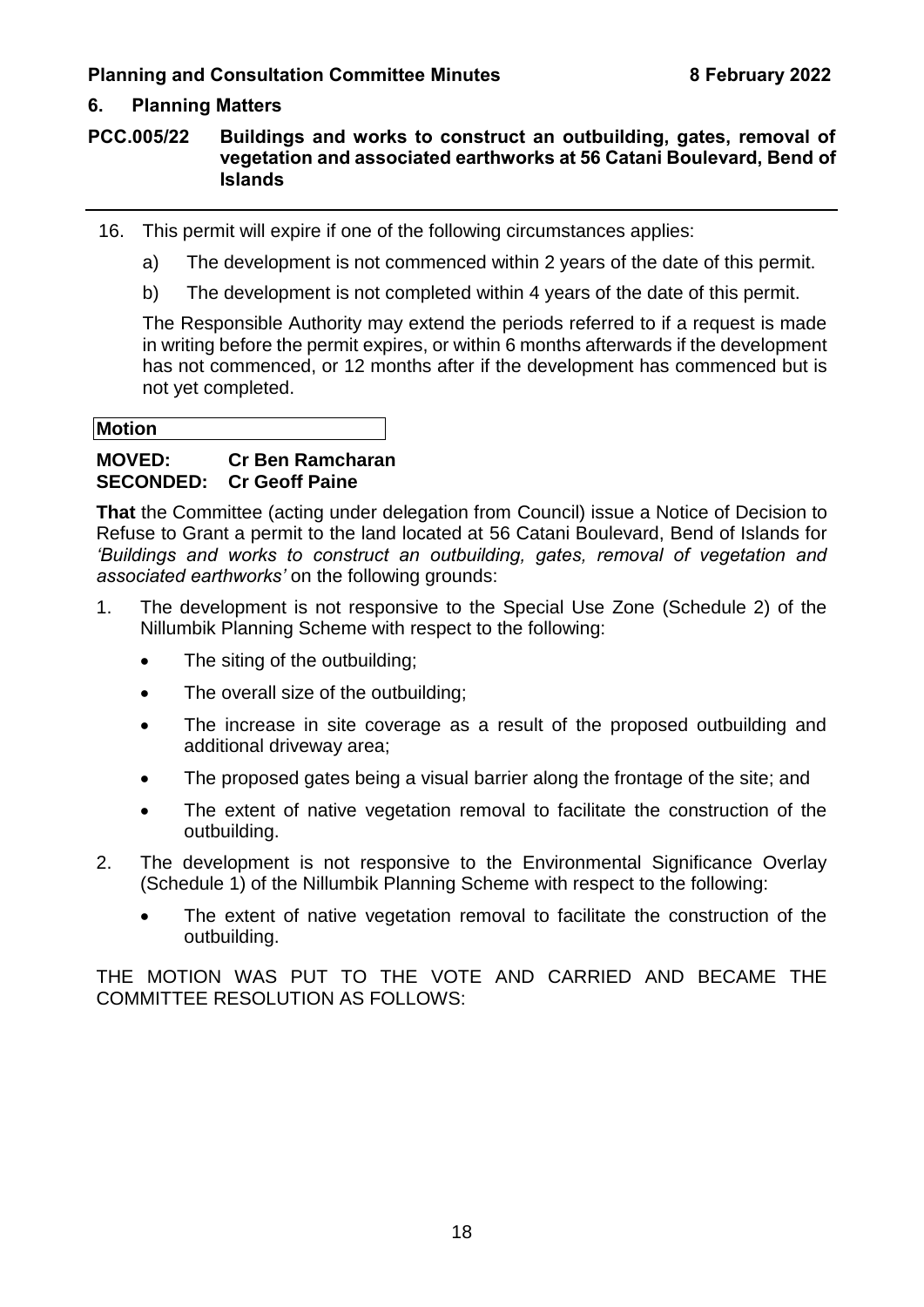#### **6. Planning Matters**

**PCC.005/22 Buildings and works to construct an outbuilding, gates, removal of vegetation and associated earthworks at 56 Catani Boulevard, Bend of Islands**

**Committee Resolution**

**MOVED: Cr Ben Ramcharan SECONDED: Cr Geoff Paine**

That Council:

**That** the Committee (acting under delegation from Council) issue a Notice of Decision to Refuse to Grant a permit to the land located at 56 Catani Boulevard, Bend of Islands for *'Buildings and works to construct an outbuilding, gates, removal of vegetation and associated earthworks'* on the following grounds:

- 1. The development is not responsive to the Special Use Zone (Schedule 2) of the Nillumbik Planning Scheme with respect to the following:
	- The siting of the outbuilding;
	- The overall size of the outbuilding;
	- The increase in site coverage as a result of the proposed outbuilding and additional driveway area;
	- The proposed gates being a visual barrier along the frontage of the site; and
	- The extent of native vegetation removal to facilitate the construction of the outbuilding.
- 2. The development is not responsive to the Environmental Significance Overlay (Schedule 1) of the Nillumbik Planning Scheme with respect to the following:
	- The extent of native vegetation removal to facilitate the construction of the outbuilding.

#### **CARRIED**

*Cr Karen Egan called for a division*

*For: Crs Frances Eyre, Geoff Paine, Peter Perkins and Ben Ramcharan*

*Against: Crs Natalie Duffy, Karen Egan and Richard Stockman*

**CARRIED**